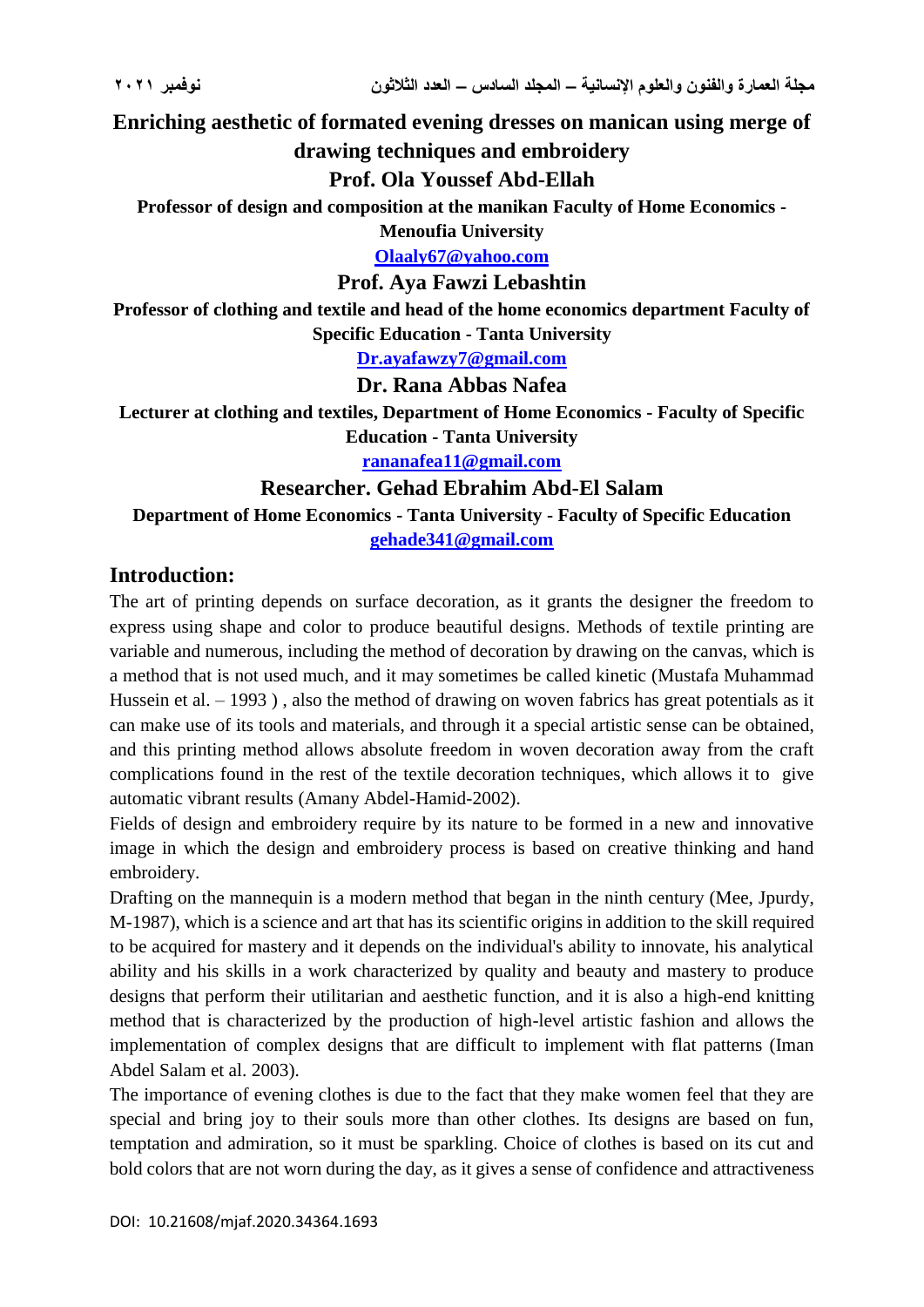to the wearer (Hiyam Demerdash 1998). One of the most important features of evening wear is the abundance of evening cloth trimmings with embroidery, ribbons, lace, or feathers, and others (Rehab Adel - 2010). The type of fabric must be taken into account because of its paramount importance in the shape of the final design (Connie Amaden, 1996).

Although the good formation of the pattern and its suitability to body measurements, cutting, fitting and finishing are important considerations for the success of design, the integration of embroidery with printing works to attract attention and add value and aesthetic form, so the integration of embroidery with printing contributes mainly and effectively to the fashion industry and works to deliver it to the pinnacle of art, beauty and creativity, which enriches the local market with innovative designs.

# **Research problem:**

The research problem can be formulated in the following questions:

1. What is the possibility of employing direct drawing on different fabrics with embroidery to achieve aesthetic value for evening wear?

2. What is the possibility of using embroidery of all kinds in hand embroidery?

3. What is the possibility of using the combination of painting techniques on cloth with embroidery in evening clothes using mannequin pattern?

4. What considerations should be taken into account when combining drawing on canvas with embroidery?

# **Research aims:**

1. Employing direct drawing on evening fabrics to enrich the local market with innovative designs.

2. The combination of drawing on cloth as a type of printing and embroidery in evening clothes using a mannequin pattern.

3. Take advantage of the possibility of embroidery to enrich the aesthetic values of evening clothes executed on the mannequin.

4. Preparing a group of innovative designs suitable for evening clothes using the technique of forming on the mannequin and using the combination of drawing on fabric and embroidery.

5. Producing a group of proposed models that won the admiration of the judges and consumers.

# **Research importance:**

1. Linking the arts by combining the art of canvas painting and embroidery with the technique of forming on mannequin.

2. Highlighting the role of direct drawing on fabrics to add aesthetic value to evening clothes executed in the mannequin style.

3. The possibility of combining drawing on canvas as a technique and embroidery as an element in shaping on mannequin.

# **Search Range:**

Thematic boundaries: ladies' evening wear - painting on fabric - hand embroidery - embroidery appliqués.

Time limits: The research was carried out in the period between (2018-2020).

Spatial boundaries: Faculty of Specific Education - Tanta University.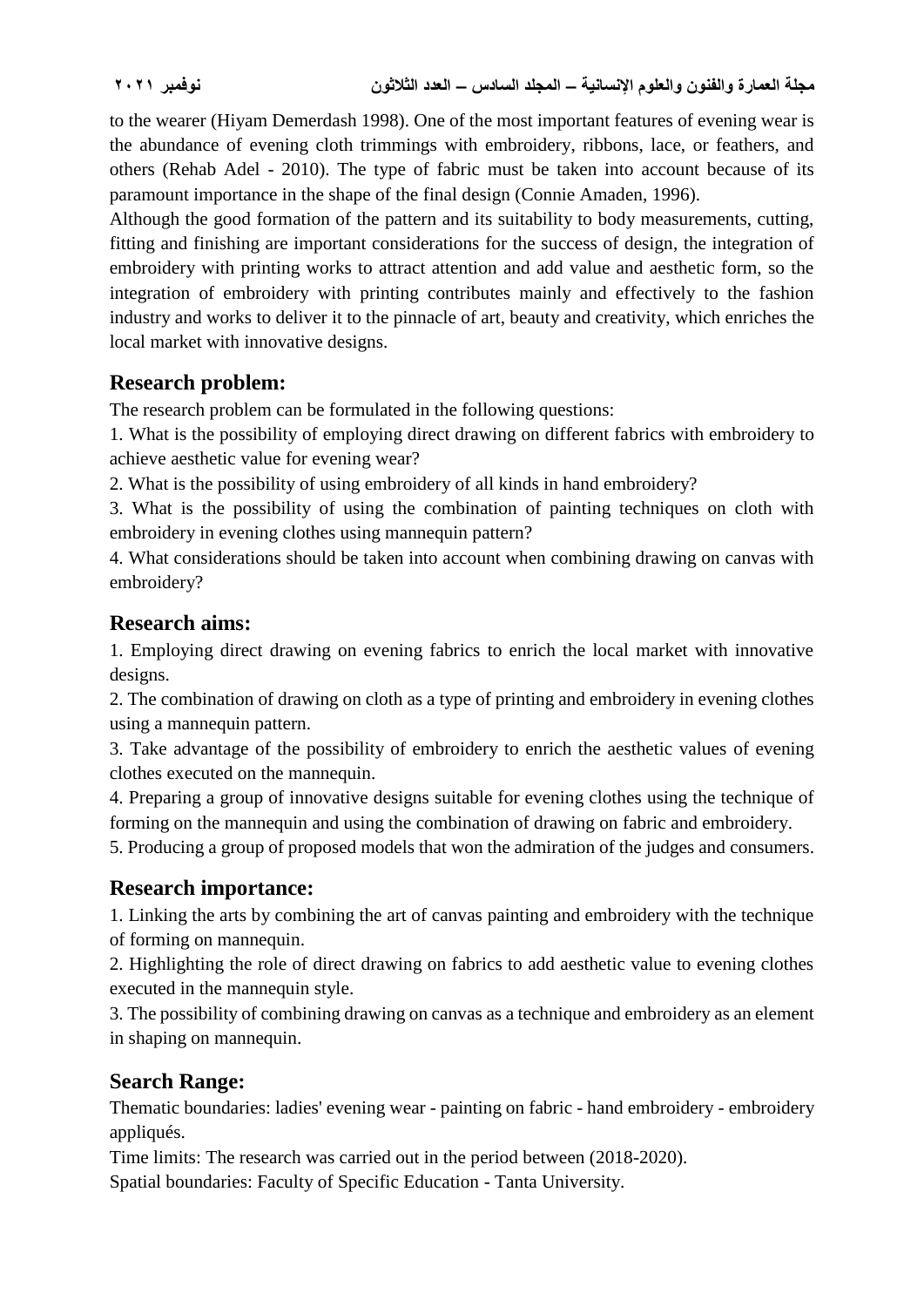# **Research hypotheses:**

1. There are statistically significant differences between the averages of the arbitrators 'opinions on the proposed designs regarding the success of the combination of printing and embroidery in highlighting the design.

2. There are statistically significant differences between the averages of the arbitrators 'opinions on the proposed designs in achieving the design principles.

3. There are statistically significant differences between the averages of the arbitrators 'opinions on the proposed designs in employing the design elements.

# **Research Methodology:**

This research follows an experimental method.

# **The applied study**

1. 28 designs were prepared by combining the art of printing and the art of embroidery on evening dresses executed in the mannequin technique, using the technique of hand drawing and embroidery appliques with the use of Photoshop CS6 in order to obtain a wider variety of colors and materials.

2. Preparing a questionnaire form (Appendix 2) intended for professionals in the field of fashion design and shaping on mannequins, clothes and textiles, and preparing another questionnaire form directed to consumers (Appendix 3).

3. The designs were judged by specialists, represented by (11) specialists, and by consumers, represented by (45) selected samples of women aged between (40:20) years, in order to measure the "quality of design."

4. After implementing three designs, namely the sixth, seventeenth, and twenty-eight designs, the models were described.



**Table (1) design sketches**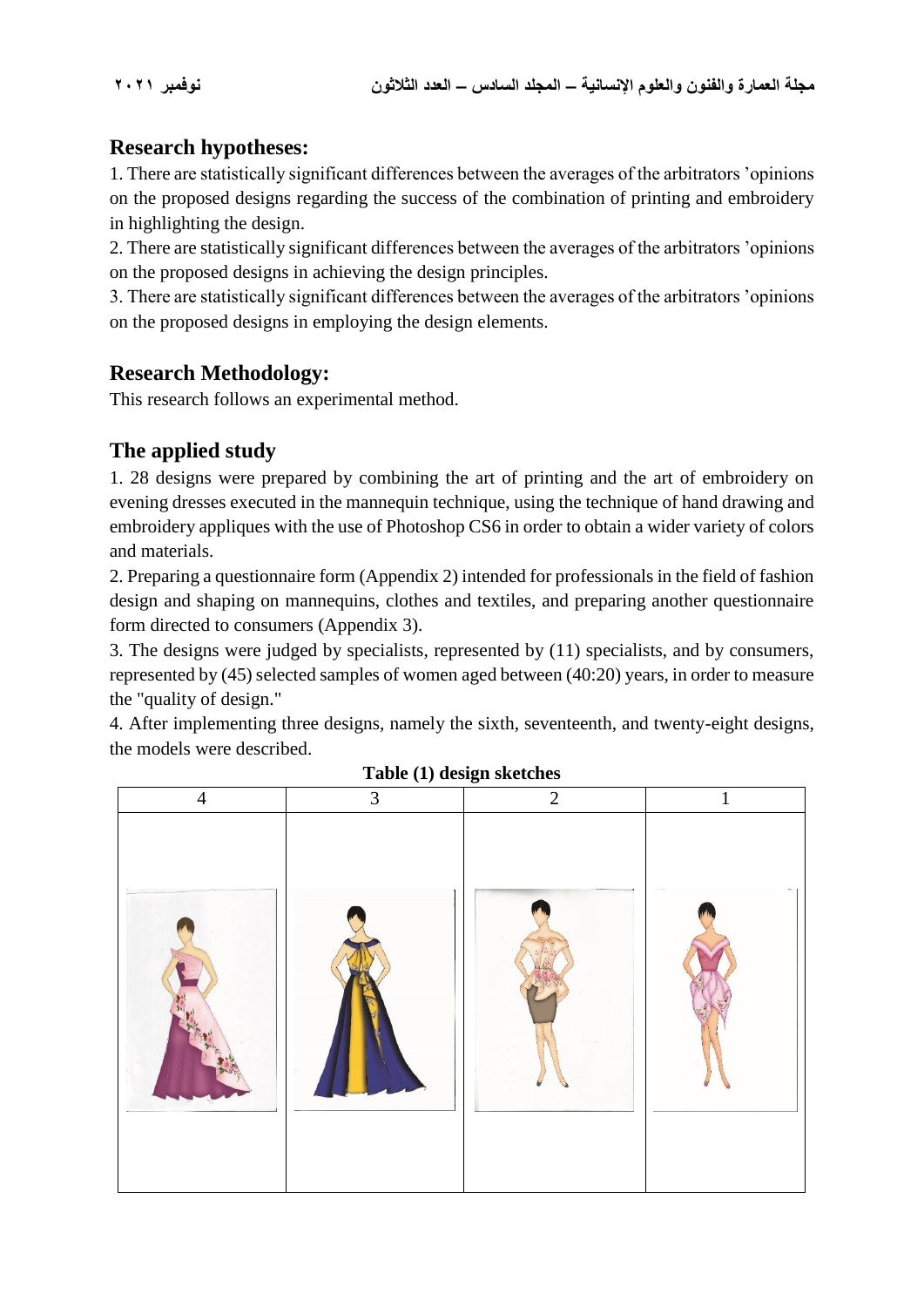

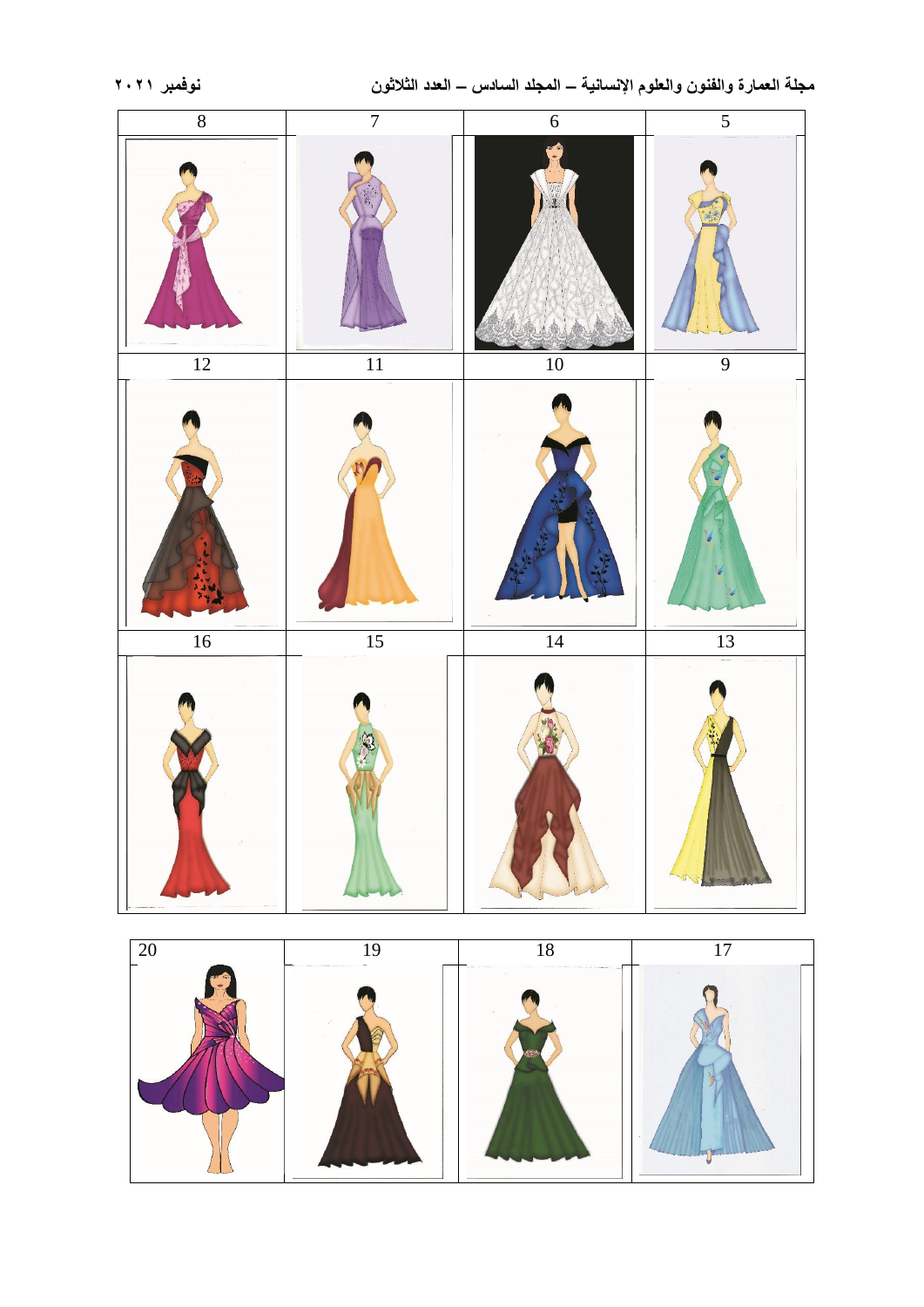

**Table (2) implemented designs**

**mannequin - the lower part of the dress is short from the front and long from the back** 



**outer piece formed in the form of a tree leaf and another piece on one shoulder - the lower part of the dress is a basic skirt on** 

**middle of the back, and a formation with pleats on both sides of the strap** 

**and in the middle.**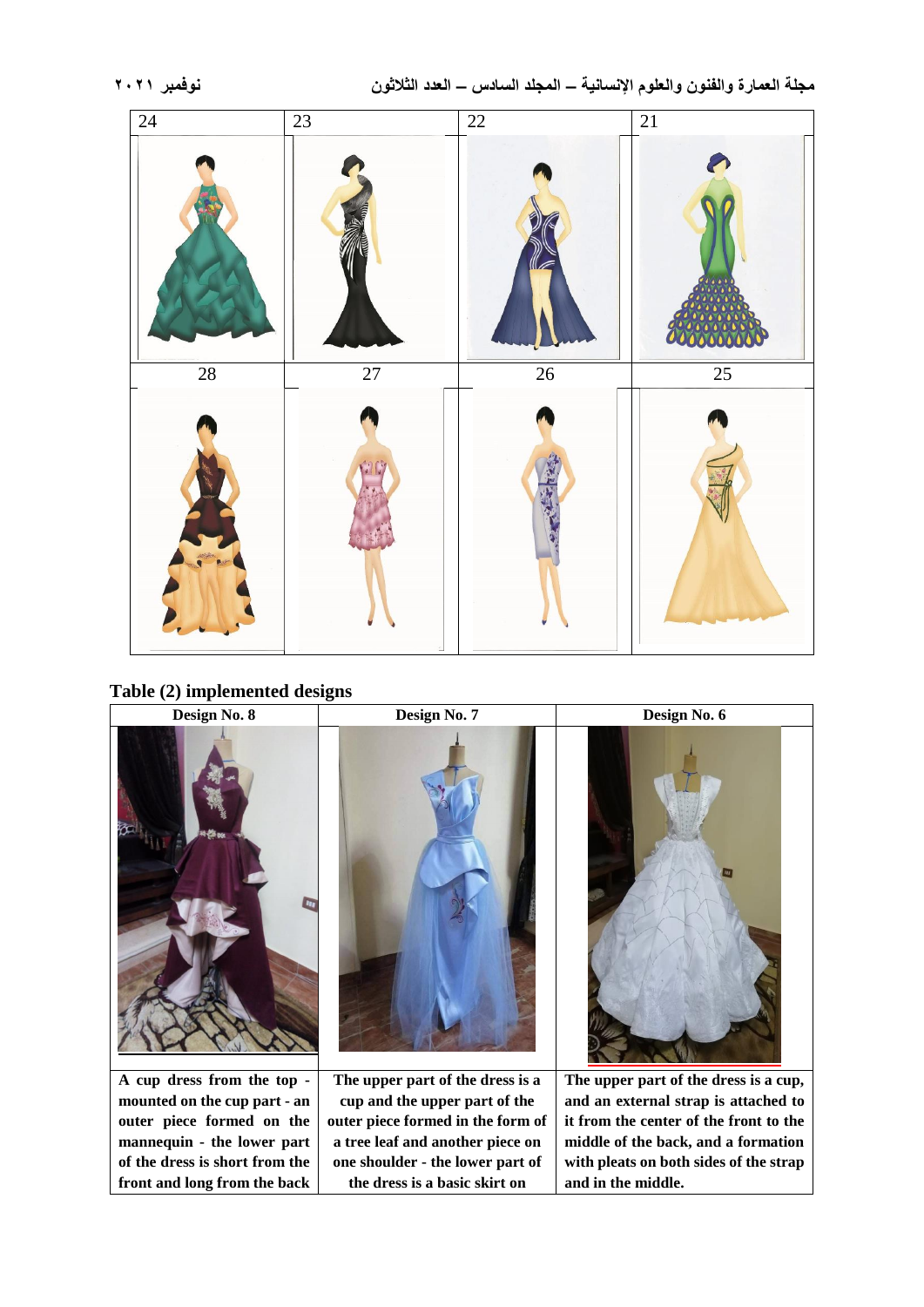| and has two pleats in the      | which an outer piece is formed      | Executing the decorative design by |
|--------------------------------|-------------------------------------|------------------------------------|
| front with good work, and      | by the judyat and fixed to one of   | drawing on the fabric in acrylic   |
| the bottom of that piece is a  | the legs of the trousers.           | colors with bronze powder with an  |
| piece connected to the front   | Drawing a decorative design on      | overlap of embroidered appliqués.  |
| only and a little longer -     | the high piece on the shoulder      |                                    |
| mounted on the lower part is   | and on the lower part of the        |                                    |
| an outer piece that is not     | dress with acrylic colors, using it |                                    |
| connected.                     | by drawing with a brush on the      |                                    |
| Installation of embroidered    | fabric with the entry of some       |                                    |
| appliqués on the outer piece   | embroidery stitches into the        |                                    |
| of the chest of the dress with | design as a chain stitch.           |                                    |
| fabrication stitches - and     |                                     |                                    |
| drawing on the fabric with     |                                     |                                    |
| acrylic brushes at the bottom  |                                     |                                    |
| of the dress.                  |                                     |                                    |

# **Research results:**

- It was found that there are statistically significant differences at the level of significance (0.01) between the responses of the specialists to the proposed designs regarding the success of the combination of printing and embroidery in highlighting the design, where the value of (P) was 3,318 and the level of significance was less than the level of significance (0.01). This indicates that there are differences among the designs on this axis, which confirms the fulfillment of the first hypothesis.
- It was found that there are statistically significant differences at the level of significance (0.01) between the responses of the specialists to the proposed designs in achieving the principles of design, where the value of (P) was 3,625 and the level of significance was less than the level of significance (0.01), which indicates the existence of differences among the designs in this axis, which confirms the fulfillment of the second hypothesis.
- There were statistically significant differences at the level of significance (0.01) between the responses of the specialists to the proposed designs in employing the design elements, where the value of (P) was 3,731 and the level of significance was less than the level of significance (0.01), which indicates the existence of differences among the designs in this axis, which confirms the fulfillment of the third hypothesis.

# **References:**

1) albureaa ،'iislam eisam salih hamdaa (2019): "al'iimkaniaat altashkiliat lifan aldiykubaj w altatriz almujsim li'iithra' mulabis alsuhrat bi'iislub altashkil ealaa almanikan" - kuliyat al'iqtsad almanzalaa - jamieat alminawfiat.

2) 'abu eyd , 'asma' alsyd eabd almuetaa (2014): "drasat tathir 'asalib alzakhrifat allawniat lilharir alsinaeiiyn ealaa taqniat altashkil ealaa almanikan" risalat majstir kuliyat al'iqtsad almanzalaa , jamieat alminawfiat.

3) 'abu eyd , 'asma' alsyd eabd almaeti (2017): "rwiy tashkiliatan jadidatan lil'aqmishat aljadidat almusanaeat min al'alyaf alzujajiat bi'iistikhdam 'uslub altashkil eali almanikan" --risalat dukturat - aiqtisad munziliun - jamieat alminawfiat.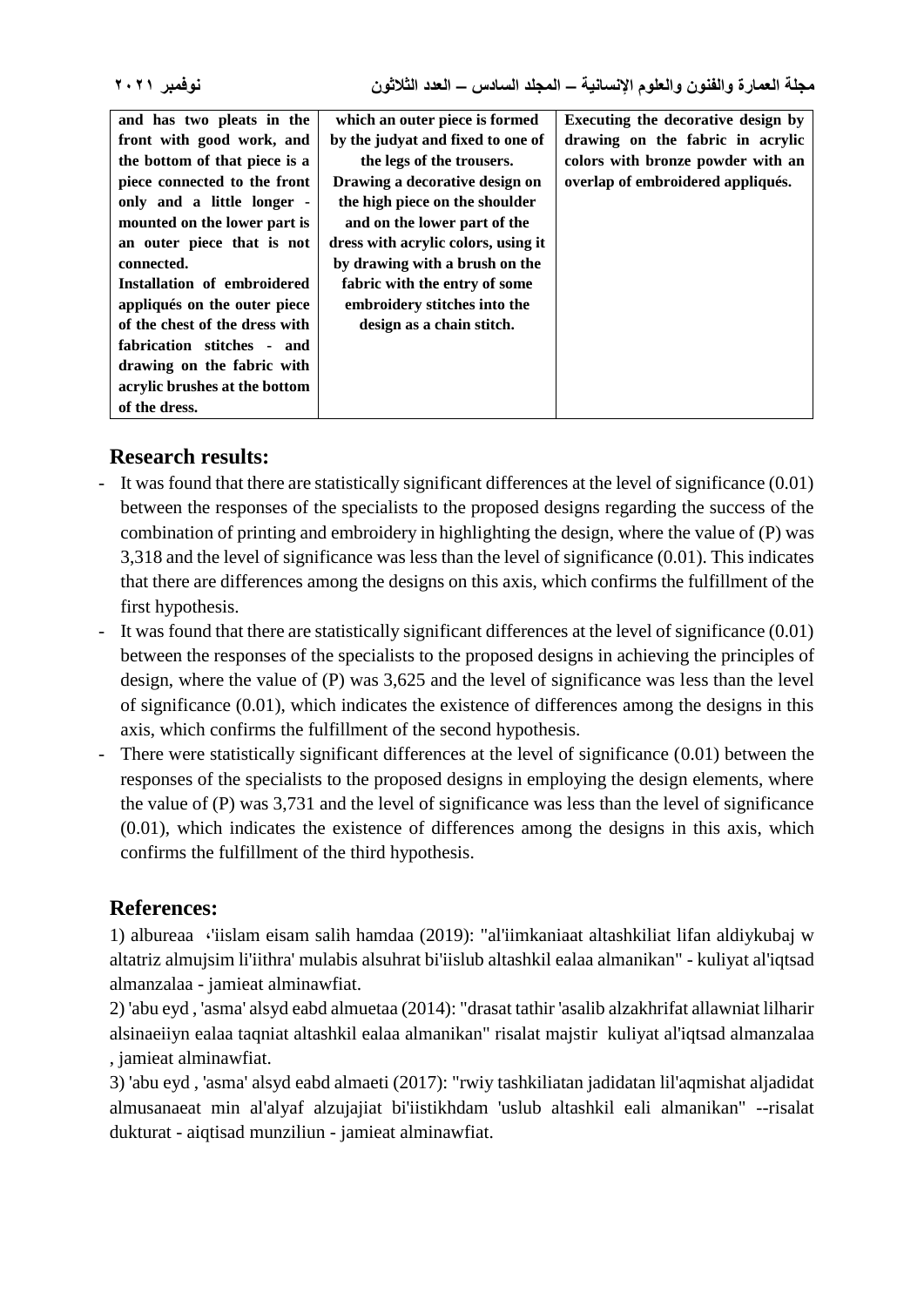4) th , 'asma' eabbas 'abu alfatuh (2013): "drasat faniyatan tatbiqiatan li'ass wataqniat tashkil bed al'aqmishat ealaa almanikan" , risalat majstyr kuliyat al'iqtsad almanzalaa "jamieat alminawfiat.

5) eabd alhamid , 'am'anaa (2002): "'isitakhdam bed aleanasir altabieiat fi alrasm almubashir ealaa bed al'aqmishat litalayim mulabis al'atfal" risalat majstir kuliyat altarbiat alnaweiat jamieat almnsurat.

6) 'abu alsueud , 'iiman ra'afat farid (2016): "al'iimkaniaat altashkiliat lafan alkawlaj karamiat jamaliat fa altashkil ealaa almanikan" --risalat dukturat - kuliyat alaiqtisad almanzilii - jamieat alminawfiat.

7) eabd alsalam , 'iiman wakharun (2003): "altashkil ealaa almanikan bayn alaisalih walhidathiha" ealam alkutb.

8) alfish'awaa , rahaab eadil shakir (2010): "drasat libaed al'asalib alzakhrifiat li'iithra' alqiam aljamaliat limulabis alsuhrat almusanaeat min al'aqmishat alhaririati" , kuliyat al'iqtsad almanzalaa , jamieat alminawfiat.

9) fawdat , sihr kamal mahmud (2007): "t'athir 'iikhtilaf bed al'asalib altatbiqat fa altashkil ealaa almanikan ealaa maqayis aljawdat libaed 'ajza' mulabis alsahrati" , risalat dukturat ghyr manshurat jamieat alminawfiat.

10) mahir , suead (1977): "alfan alqubtaa" alhayyat aleamat lilkitab - alqahirat.

11) fawziun , safinaz muhamad alnabawi muhamad (2016): "'istkhdam fin aljirafiti fi altasmim waltashkil eali almanikan bi'asalib mukhtalifa" - risalatan dukturat - aiqtisad munziliun - jamieat alminawfiat.

12) alfaqaa , eabayr muhamad eabd almuneim (2017): "faeliat 'iistikhdam almawdilat altaelimiat fi 'iistikhdam fan al'uwrijamaa bi'iislub altashkil ealaa almanikan" \_ risalatan dukturat - aiqtisad munziliun - jamieat alminawfiat.

13) eabd aleaziz , ghusun msed (2017): "'isatakhdam fan alkurushiih li'iithra' jamaliat mulabis alsuhrat alty sabaq tashkiluha eali almanykan" - risalat majstir - aiqtisad munziliun - jamieat alminawfiat.

15) almaghrabaa , laylaa eabd alrahim (2013): "al'aqmshat almatbueat kamusadar lil'abdae wal'iilham fi altasmim" risalat aldukturat ghyr manshurat kuliyat al'iiqtsadalmnzlaa jamieat alminawfiat.

16) husayn , mustafaa muhamad hujaj , husayn husayn jawdat , eabd aleaziz (1993): "itsimim tibaeat almansujat alydwi" altabeat al'uwlaa

17) 'ahmad , hibat eubdallah 'abu almaeataa (2011): "altatriz almujasim kamadkhal li'iithra' almuealajat altashkiliat lilmashghulat alfaniyata" - risalat majstir - kuliyat altarbiat alfaniyat jamieat hulu'an.

18) alghz'ila , hiam damrudash hasan (1998): "al'iistafadat min alturath alshuebaa fa 'aemal al'ashghal alfaniyat liqim jimaliat limuntajat almalabis aljahizat lilsayidati" risalat majsatayr ghyr manshurat , kuliyat al'iqtsad almanzalaa , jamieat alminawfiat.

19) eabd alhalim , wafih muhamad wajih (2009): "faeliat 'iistikhdam alwasayit alfayiqat fy taelam alsumi walbukm altashkil ealaa almanykan" risalat dukturat ghyr manshurih kuliyat alaiqtisad almanzalaa jamieat alminawfiat.

20) madyan , fatimat alsyd (2018): "astikhdam altabaeat fa 'iibraz jimaliaat alfan al'uwrijamaa tasmim watanfidh mulabis alsuhrat , aistikhdamat altasmim ealaa almaniakan" kuliyat al'iqtsad almanzalaa jamieat alminawfiat.